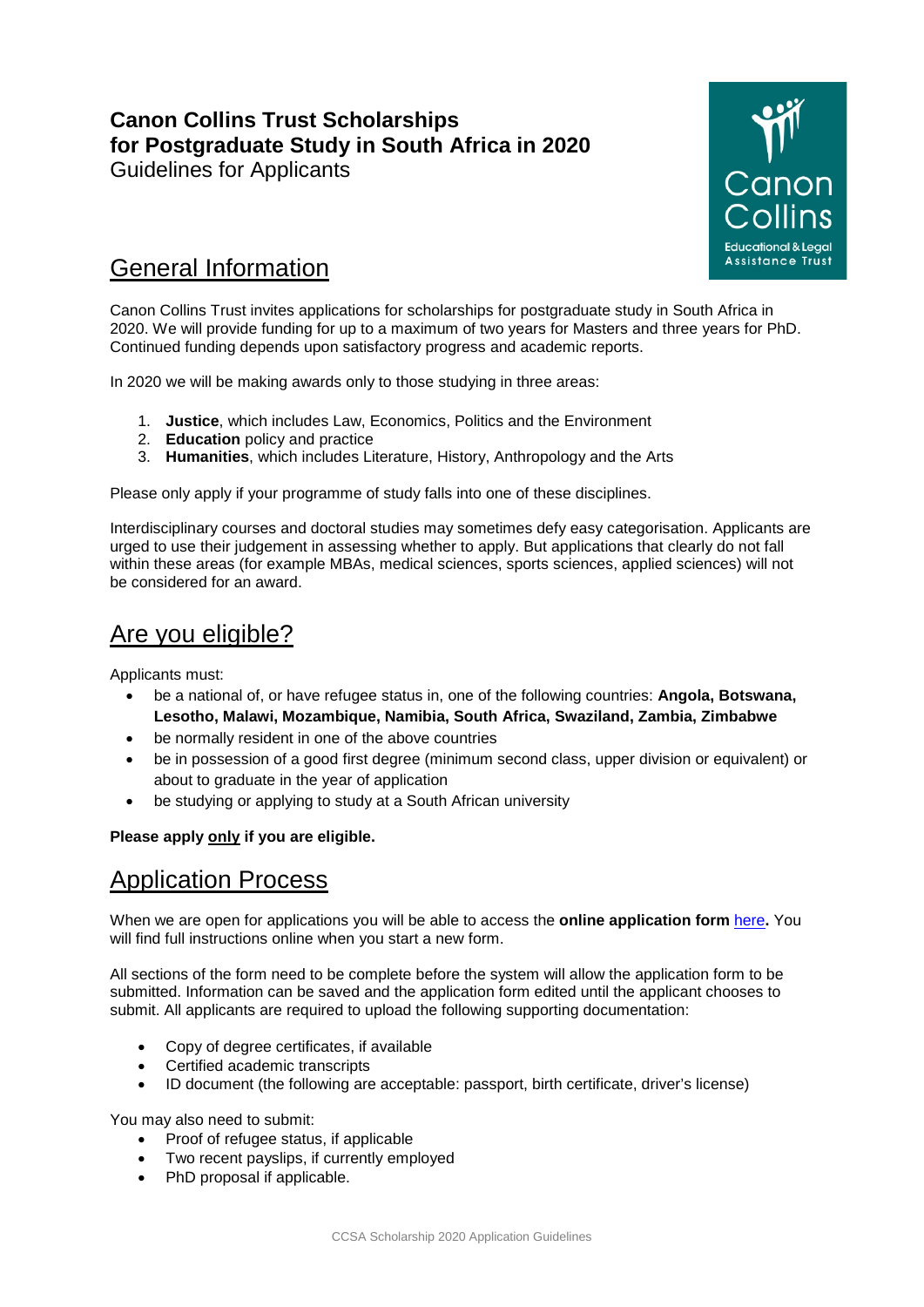## Filling in the form

Please remember that someone else will read your application. Therefore:

#### **Please do**

- 1. Pay attention to grammar and presentation
- 2. Complete all sections
- 3. Attach all necessary documents
- 4. Submit your application in a timely manner

#### **Please do not**

- 5. Repeat answers
- 6. Write in capital letters
- 7. Attach unnecessary documents

Incomplete applications will not be considered.

### References

We DO NOT ask you to attach references to your application form. However, if you are shortlisted we will ask you for two references as well as a supporting statement from your supervisor, if you are applying for PhD study. You will need to be able to provide these quickly. Ideally, one reference should be from your current or most recent academic supervisor, and one reference from an employer. If you have never been employed, we will accept a reference from voluntary work, or two academic references. You should ask your referees to write a reference that relates to your suitability for this scholarship.

### Getting a place on your course

You must apply to the universities you wish to study at for a place on your chosen course(s). If you are offered a Canon Collins scholarship but fail to get a place in a course, we will withdraw the offer.

### How many scholarships are available?

There is no set number. The Trust makes awards on the basis of available funding and suitable applicants. It is, however, highly competitive. In recent years we have made awards to fewer than 5% of those who applied. Please apply only if you meet all the criteria.

## Selection Criteria

In selecting scholars, the Trust will apply a number of criteria including academic merit, financial need and the potential to contribute to open and just societies in southern Africa.

Applicants for all schemes within the 2020 CCSA Scholarship Programme will be assessed on the basis of the information that they supply on their application form against the criteria outlined below:

### **1. Academic Record and References**

Applicants should have a minimum of an upper second-class (merit) undergraduate or Honours degree and excellent references.

### **2. Future impact**

All applicants need to articulate how the scholarship and their studies will enable them to contribute to open and just societies in southern Africa.

### **3. Work Experience**

We favour applications where there is a demonstrable continuity between applicant's past study and career and their proposed course of study.